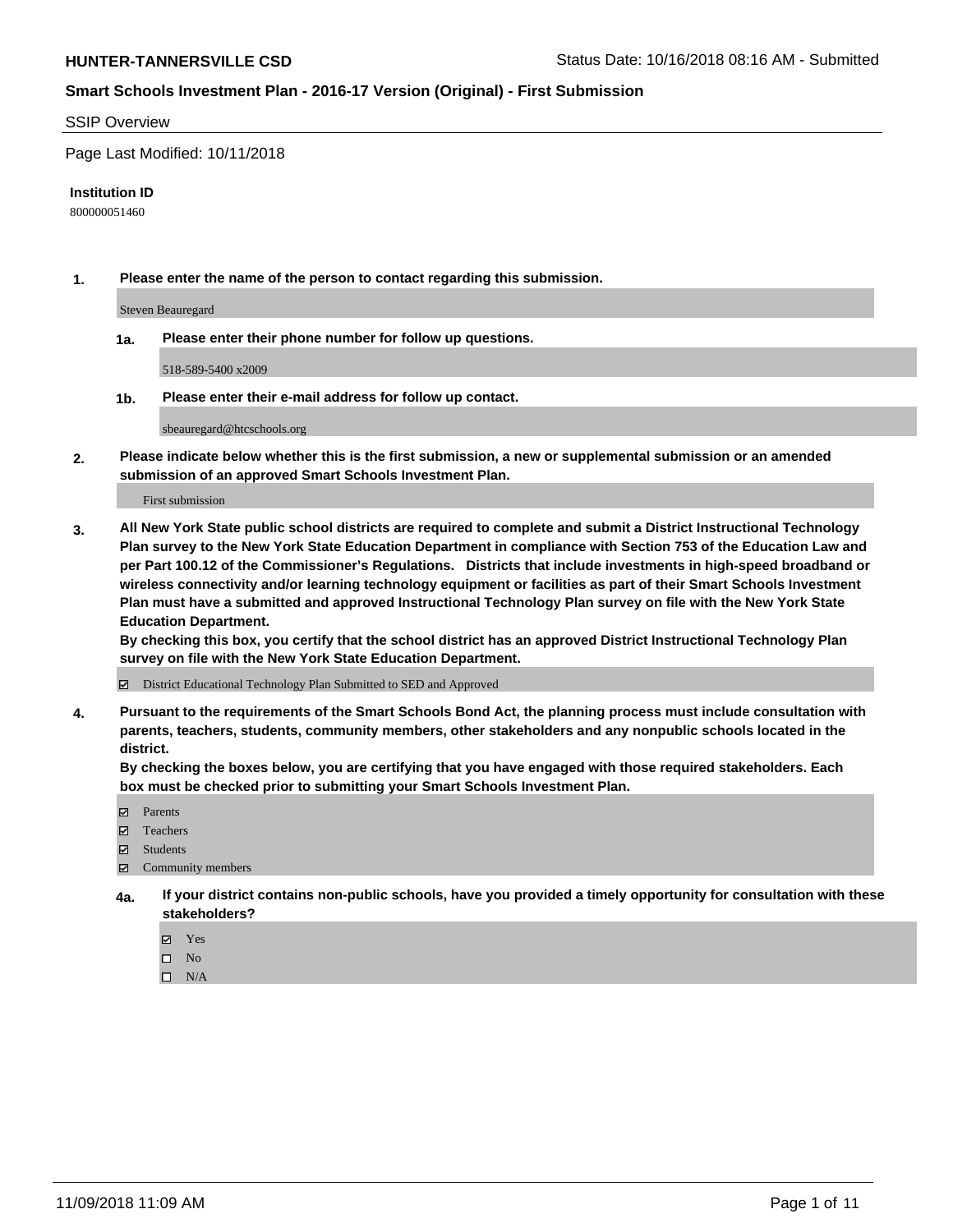#### SSIP Overview

Page Last Modified: 10/11/2018

### **5. Certify that the following required steps have taken place by checking the boxes below: Each box must be checked prior to submitting your Smart Schools Investment Plan.**

- The district developed and the school board approved a preliminary Smart Schools Investment Plan.
- The preliminary plan was posted on the district website for at least 30 days. The district included an address to which any written comments on the plan should be sent.
- $\boxtimes$  The school board conducted a hearing that enabled stakeholders to respond to the preliminary plan. This hearing may have occured as part of a normal Board meeting, but adequate notice of the event must have been provided through local media and the district website for at least two weeks prior to the meeting.
- The district prepared a final plan for school board approval and such plan has been approved by the school board.
- $\boxtimes$  The final proposed plan that has been submitted has been posted on the district's website.
- **5a. Please upload the proposed Smart Schools Investment Plan (SSIP) that was posted on the district's website, along with any supporting materials. Note that this should be different than your recently submitted Educational Technology Survey. The Final SSIP, as approved by the School Board, should also be posted on the website and remain there during the course of the projects contained therein.**

2017-2018 Smart School's. Bond Act Investment Plan.pdf BRT Quote - Hunter Tannersville Central School District - Dell GX990 i5 (55) - 5-10-17.pdf Greylock Estimate.pdf Open Systems - HunterTannsersville\_Door Hardware Quote\_AL1002344DT\_rev1.pdf Rhinbeck Archtecture - 171010 SSBA Proposal.pdf

**5b. Enter the webpage address where the final Smart Schools Investment Plan is posted. The Plan should remain posted for the life of the included projects.**

https://sites.google.com/a/htcschools.org/hunter---tannersville-middle-high-school/home/district-information

**6. Please enter an estimate of the total number of students and staff that will benefit from this Smart Schools Investment Plan based on the cumulative projects submitted to date.**

418

- **7. An LEA/School District may partner with one or more other LEA/School Districts to form a consortium to pool Smart Schools Bond Act funds for a project that meets all other Smart School Bond Act requirements. Each school district participating in the consortium will need to file an approved Smart Schools Investment Plan for the project and submit a signed Memorandum of Understanding that sets forth the details of the consortium including the roles of each respective district.**
	- $\Box$  The district plans to participate in a consortium to partner with other school district(s) to implement a Smart Schools project.
- **8. Please enter the name and 6-digit SED Code for each LEA/School District participating in the Consortium.**

| <b>Partner LEA/District</b> | <b>ISED BEDS Code</b> |
|-----------------------------|-----------------------|
| (No Response)               | (No Response)         |

#### **9. Please upload a signed Memorandum of Understanding with all of the participating Consortium partners.**

(No Response)

**10. Your district's Smart Schools Bond Act Allocation is:**

\$214,536

**11. Enter the budget sub-allocations by category that you are submitting for approval at this time. If you are not budgeting SSBA funds for a category, please enter 0 (zero.) If the value entered is \$0, you will not be required to complete that survey question.**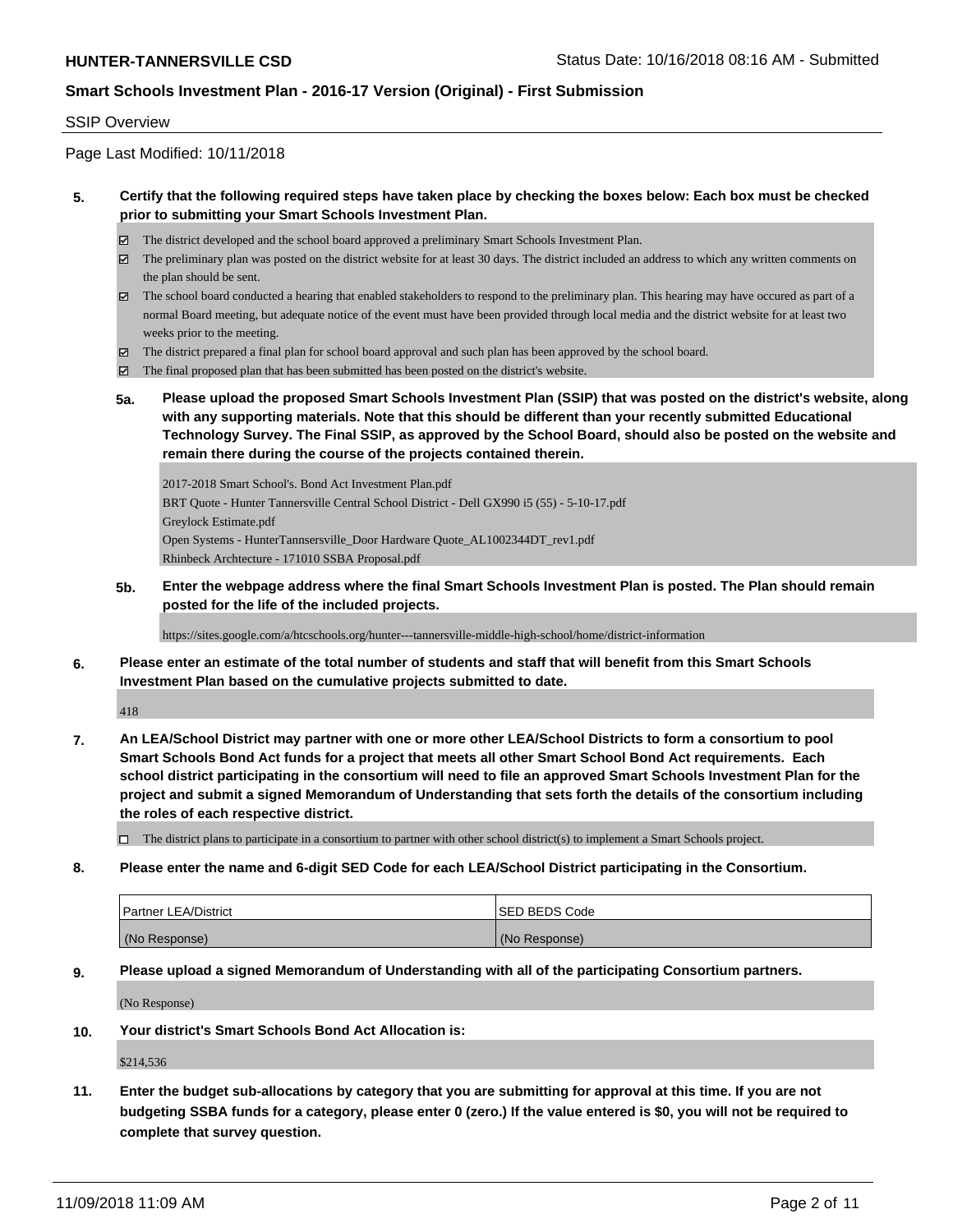# SSIP Overview

Page Last Modified: 10/11/2018

|                                       | Sub-<br>Allocations |
|---------------------------------------|---------------------|
| <b>School Connectivity</b>            | $\overline{0}$      |
| Connectivity Projects for Communities | $\overline{0}$      |
| <b>Classroom Technology</b>           | 13,200              |
| Pre-Kindergarten Classrooms           | $\overline{0}$      |
| Replace Transportable Classrooms      | $\Omega$            |
| High-Tech Security Features           | 84,016              |
| Totals:                               | 97,216              |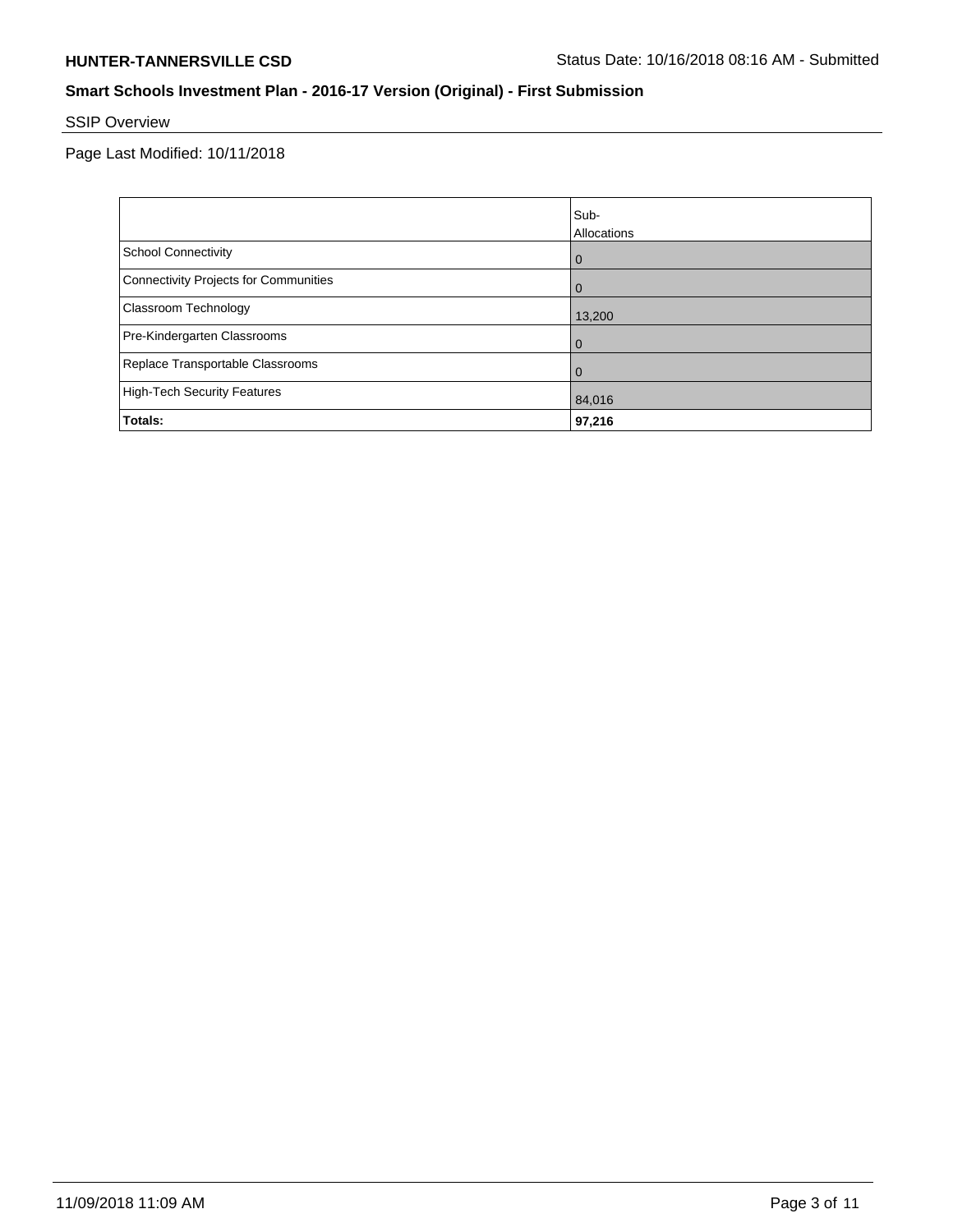#### Classroom Learning Technology

Page Last Modified: 10/12/2017

**1. In order for students and faculty to receive the maximum benefit from the technology made available under the Smart Schools Bond Act, their school buildings must possess sufficient connectivity infrastructure to ensure that devices can be used during the school day. Smart Schools Investment Plans must demonstrate that sufficient infrastructure that meets the Federal Communications Commission's 100 Mbps per 1,000 students standard currently exists in the buildings where new devices will be deployed, or is a planned use of a portion of Smart Schools Bond Act funds, or is under development through another funding source.**

**Smart Schools Bond Act funds used for technology infrastructure or classroom technology investments must increase the number of school buildings that meet or exceed the minimum speed standard of 100 Mbps per 1,000 students and staff within 12 months. This standard may be met on either a contracted 24/7 firm service or a "burstable" capability. If the standard is met under the burstable criteria, it must be:**

**1. Specifically codified in a service contract with a provider, and**

**2. Guaranteed to be available to all students and devices as needed, particularly during periods of high demand, such as computer-based testing (CBT) periods.**

**Please describe how your district already meets or is planning to meet this standard within 12 months of plan submission.**

Our current Internet service more than meets our needs based on the amount of students and staff that we have. Please see the Connectivity Speed Calculator below for more information.

- **1a. If a district believes that it will be impossible to meet this standard within 12 months, it may apply for a waiver of this requirement, as described on the Smart Schools website. The waiver must be filed and approved by SED prior to submitting this survey.**
	- By checking this box, you are certifying that the school district has an approved waiver of this requirement on file with the New York State Education Department.

#### **2. Connectivity Speed Calculator (Required)**

|                         | Number of<br>Students | Multiply by<br>100 Kbps | to Convert to<br>Reauired<br>Speed in Mb | Divide by 1000 Current Speed<br>lin Mb | <b>I</b> Expected<br>Speed to be<br>Attained Within Required<br>12 Months | Expected Date<br>When<br>Speed Will be<br>Met |
|-------------------------|-----------------------|-------------------------|------------------------------------------|----------------------------------------|---------------------------------------------------------------------------|-----------------------------------------------|
| <b>Calculated Speed</b> | 368                   | 36,800                  | 36.8                                     | 1000                                   | 1000                                                                      | <b>NA</b>                                     |

**3. If the district wishes to have students and staff access the Internet from wireless devices within the school building, or in close proximity to it, it must first ensure that it has a robust Wi-Fi network in place that has sufficient bandwidth to meet user demand.**

**Please describe how you have quantified this demand and how you plan to meet this demand.**

We have wireless access points distributed across the district. The usage is monitored and if in any area there is an increase in demand then more access points are distributed to that area.

**4. All New York State public school districts are required to complete and submit an Instructional Technology Plan survey to the New York State Education Department in compliance with Section 753 of the Education Law and per Part 100.12 of the Commissioner's Regulations.**

**Districts that include educational technology purchases as part of their Smart Schools Investment Plan must have a submitted and approved Instructional Technology Plan survey on file with the New York State Education Department.**

By checking this box, you are certifying that the school district has an approved Instructional Technology Plan survey on file with the New York State Education Department.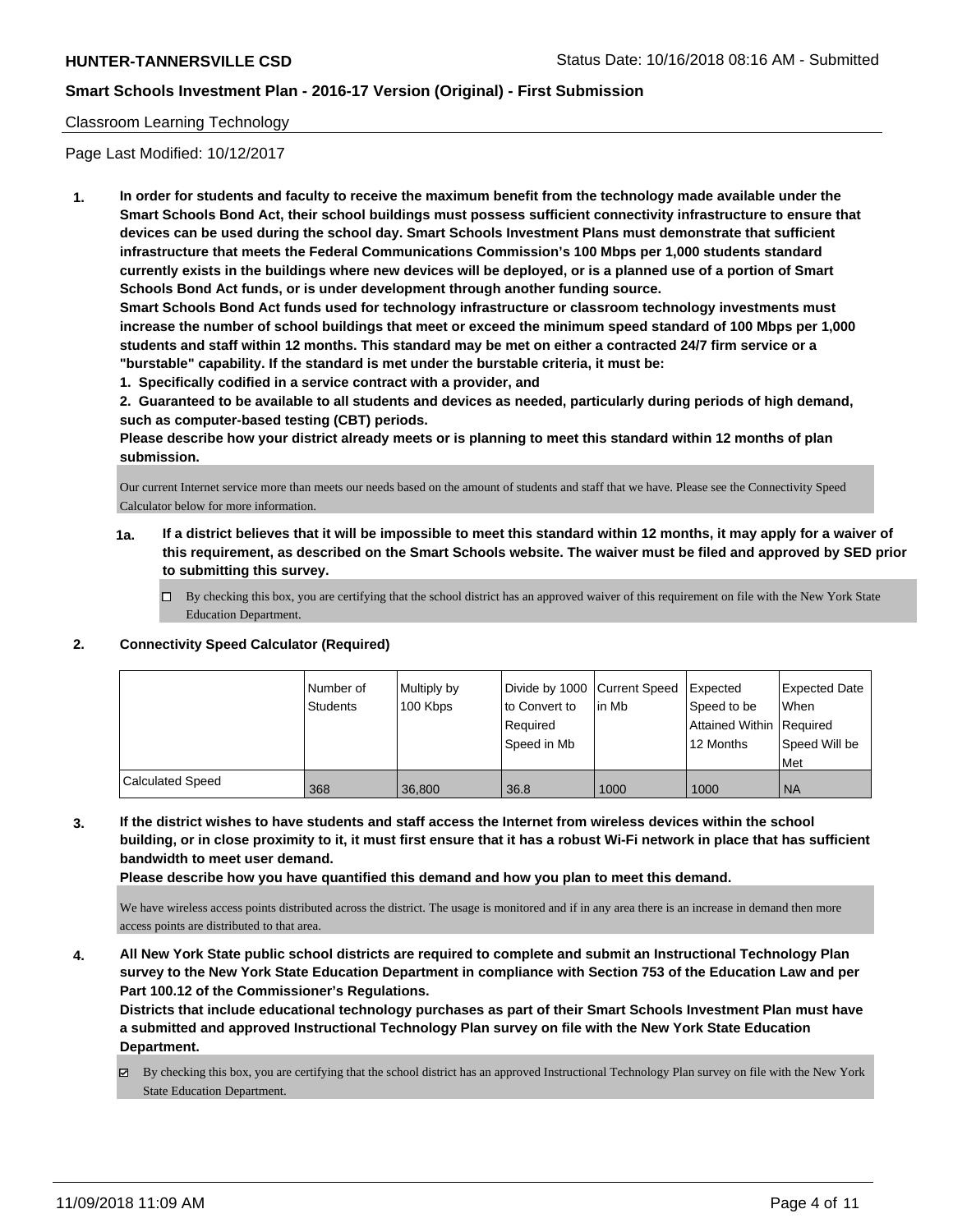#### Classroom Learning Technology

Page Last Modified: 10/12/2017

**5. Describe the devices you intend to purchase and their compatibility with existing or planned platforms or systems. Specifically address the adequacy of each facility's electrical, HVAC and other infrastructure necessary to install and support the operation of the planned technology.**

The district plans to purchase 55 new Windows 10 desktop computers to replace older Windows 7/XP machines in the district. The machines will be more up to date and with higher specifications than the machines that they are replacing which will give the students and staff the ability to acces more resources.

#### **6. Describe how the proposed technology purchases will:**

- **> enhance differentiated instruction;**
- **> expand student learning inside and outside the classroom;**
- **> benefit students with disabilities and English language learners; and**
- **> contribute to the reduction of other learning gaps that have been identified within the district.**

**The expectation is that districts will place a priority on addressing the needs of students who struggle to succeed in a rigorous curriculum. Responses in this section should specifically address this concern and align with the district's Instructional Technology Plan (in particular Question 2 of E. Curriculum and Instruction: "Does the district's instructional technology plan address the needs of students with disabilities to ensure equitable access to instruction, materials and assessments?" and Question 3 of the same section: "Does the district's instructional technology plan address the provision of assistive technology specifically for students with disabilities to ensure access to and participation in the general curriculum?"**

By upgrading these older machines we will be able to give students access to more resources. With the increased power of the hardware and up to date operating system the machines will function better than the current systems which will allow for better time management and compatability with more resources.

Some resources specific to ELL that will run better on newer machines are Talking Points, ReWordify, Read & Write, Skype Translate, and Snap and read.

Updated desktop computers will allow for station work within the classrooms. Instructional software programs will be installed on the computers and therefore allow for a learning station that can be tailored to students cognitive abilities.

Updated computer systems will function at a more efficient speed and allow for students to access material to help deepen their learning in all instructional areas. Improved time management will occur thus keeping all students on par with their learning.

The desktops will be located in our classrooms and students may access them before school, during study halls, and after school in order to complete school work, research areas of interest, and communicate with peers both within the school, with other schools in NY and with pen pals in other countries. The hardware and software on the desktops will allow for greater storage and researching capabilities thus allowing students to maximize their time on the computers. The larger screens afforded the desktops is also more conducive to large/intricate projects students may be working on. They will have the ability to pull up documents and review them side by side without straining their eyes.

Desktop computers provide a larger surface for viewing which tends to be more conducive to the needs of struggling learners. With the detached keyboard students are also able to manipulate the learning tool to suit their needs.

There are numerous instructional programming tools available for students that are computer based. The ease of use a desktop provides will allow for a smooth transition to this learning tool. Students will be able to work in cooperative learning groups with the desktop, a strategy that allows for communication skills to develop alongside technological skills. The ease of visibility and interaction provided by a desktop is something we are eager to bring to our students here at Hunter-Tannersville Central School District.

Specific learning gaps within our district fall in the literacy category with reading and writing at the forefront. Reading text off the desktop will be easier for our students given the larger screens on a desktop and the clarity and precision of the color will aid in the engaging aspects of the instructional programs that will be utilized.

Writing will also be an area that the desktops will serve to improve as the larger surface for viewing work will aid in the effectiveness of editing drafts and rewriting when necessary. Being able to place an earlier draft next to a current work in progress is a very effective tool for students as they work to strengthen their literacy skills. Accessing track changes via Word will allow students to see the original document with teacher comments in the bubbles on the side of the document as they work to make corrections.

All in all, the greatest strength of the desktop is the greater speed afforded to the student, ease of viewing and engagement with the larger screens, and ability to have more than one document opened at a time on the screen with ease of viewing all of them simultaneously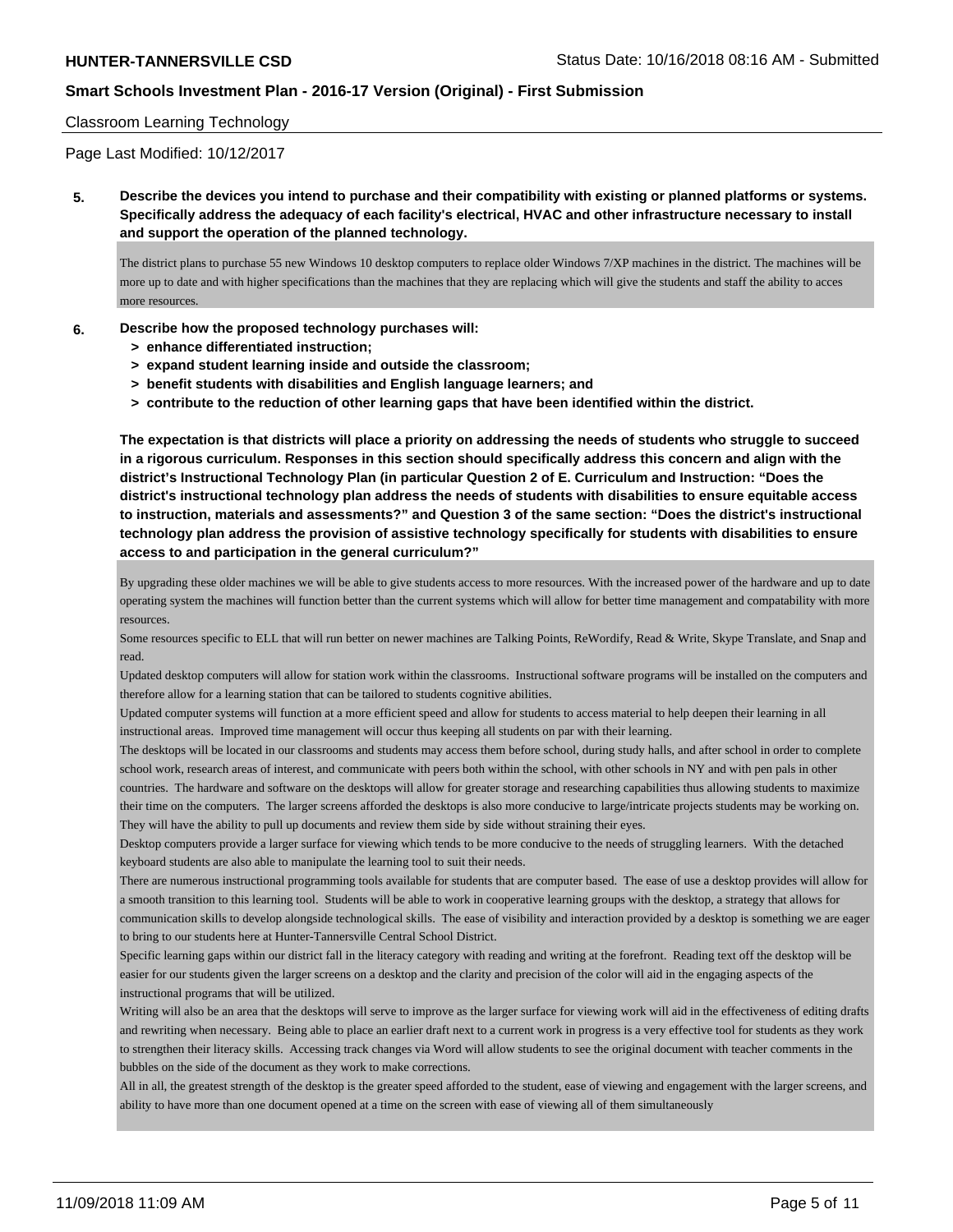#### Classroom Learning Technology

Page Last Modified: 10/12/2017

**7. Where appropriate, describe how the proposed technology purchases will enhance ongoing communication with parents and other stakeholders and help the district facilitate technology-based regional partnerships, including distance learning and other efforts.**

With the better functioning machines they work with more resources and at a greater speed which will give teachers more options when communicating with parents and also the ability to access things quicker than on the older machines.

**8. Describe the district's plan to provide professional development to ensure that administrators, teachers and staff can employ the technology purchased to enhance instruction successfully.**

**Note: This response should be aligned and expanded upon in accordance with your district's response to Question 1 of F. Professional Development of your Instructional Technology Plan: "Please provide a summary of professional development offered to teachers and staff, for the time period covered by this plan, to support technology to enhance teaching and learning. Please include topics, audience and method of delivery within your summary."**

Teachers and staff often receive a full day of professional development dedicated to technology over the summer. There are also several times during the school year on conference days and after school when other trainings are given. Past topics for these trainings have been, using Google Classroom, Google Drive, Google Sites, MyLearningPlan, Flipped classroom, and Promethean devices. Depending on the topic we will often have specialized trainers come in or teach workshops remotely.

Many of the planned purchases are expansions of equipment that we already have and have had workshops on. When there are new applications for these devices that will be used in the classroom then trainings will be held

- **9. Districts must contact the SUNY/CUNY teacher preparation program that supplies the largest number of the district's new teachers to request advice on innovative uses and best practices at the intersection of pedagogy and educational technology.**
	- By checking this box, you certify that you have contacted the SUNY/CUNY teacher preparation program that supplies the largest number of your new teachers to request advice on these issues.
	- **9a. Please enter the name of the SUNY or CUNY Institution that you contacted.**

SUNY Albany

**9b. Enter the primary Institution phone number.**

518-442-4007

**9c. Enter the name of the contact person with whom you consulted and/or will be collaborating with on innovative uses of technology and best practices.**

Dr. Jianwei Zhang

**10. A district whose Smart Schools Investment Plan proposes the purchase of technology devices and other hardware must account for nonpublic schools in the district.**

#### **Are there nonpublic schools within your school district?**

Yes

 $\hfill \square$  No

**10a. Describe your plan to loan purchased hardware to nonpublic schools within your district. The plan should use your district's nonpublic per-student loan amount calculated below, within the framework of the guidance. Please enter the date by which nonpublic schools must request classroom technology items. Also, specify in your response the devices that the nonpublic schools have requested, as well as in the in the Budget and the Expenditure Table at the end of the page.**

The non-public school in our district has declined the use of these funds.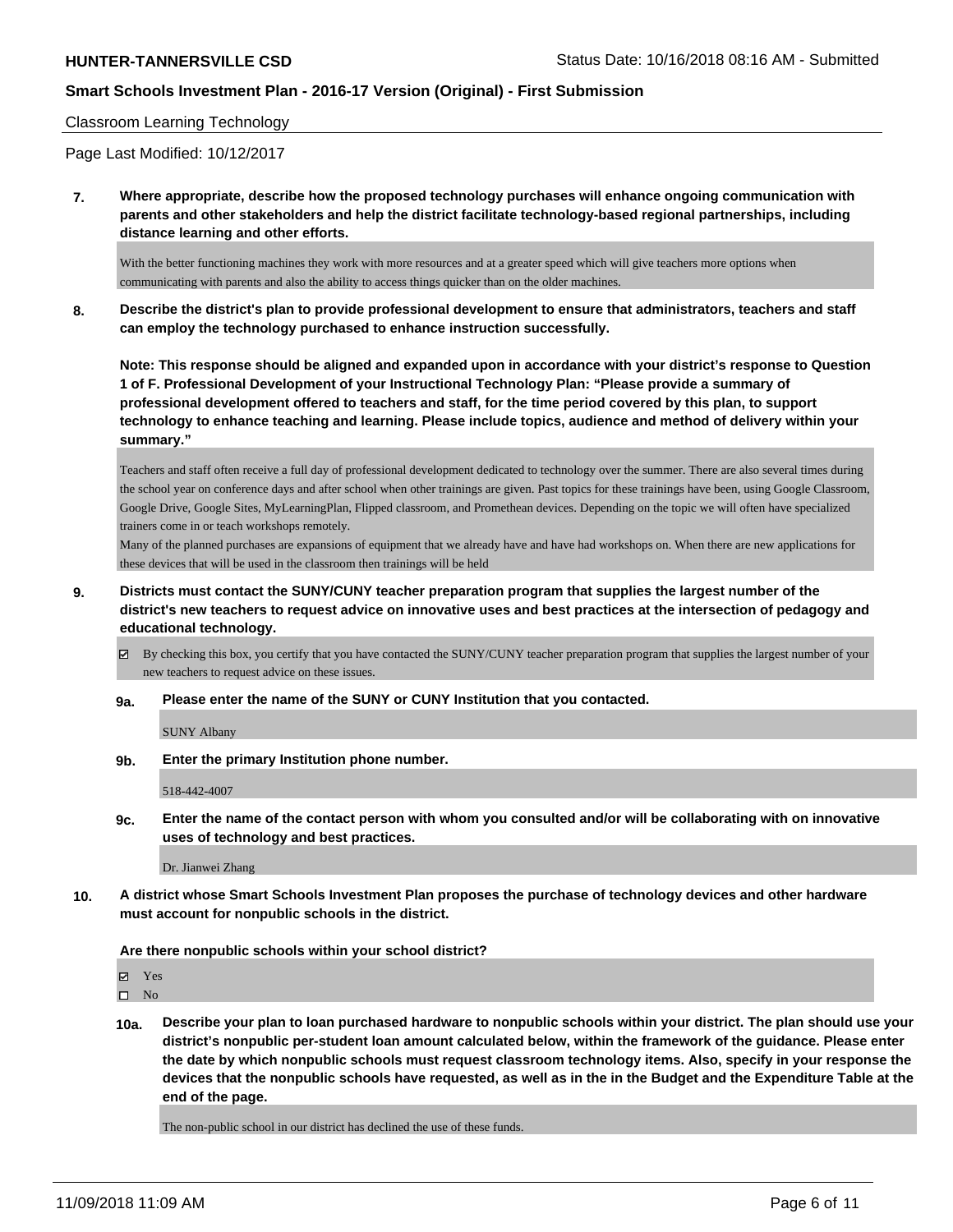#### Classroom Learning Technology

Page Last Modified: 10/12/2017

**10b. A final Smart Schools Investment Plan cannot be approved until school authorities have adopted regulations specifying the date by which requests from nonpublic schools for the purchase and loan of Smart Schools Bond Act classroom technology must be received by the district.**

 $\boxtimes$  By checking this box, you certify that you have such a plan and associated regulations in place that have been made public.

**11. Nonpublic Classroom Technology Loan Calculator**

**The Smart Schools Bond Act provides that any Classroom Learning Technology purchases made using Smart Schools funds shall be lent, upon request, to nonpublic schools in the district. However, no school district shall be required to loan technology in amounts greater than the total obtained and spent on technology pursuant to the Smart Schools Bond Act and the value of such loan may not exceed the total of \$250 multiplied by the nonpublic school enrollment in the base year at the time of enactment.**

**See:**

**http://www.p12.nysed.gov/mgtserv/smart\_schools/docs/Smart\_Schools\_Bond\_Act\_Guidance\_04.27.15\_Final.pdf.**

|                                       | 1. Classroom<br>Technology<br>Sub-allocation | 12. Public<br>l Enrollment<br>$(2014-15)$ | 3. Nonpublic<br>l Enrollment<br>(2014-15)                                                     | l 4. Sum of<br>Public and<br>l Nonpublic<br>Enrollment | 15. Total Per<br>Pupil Sub-<br>l allocation | 6. Total<br>Nonpublic Loan<br>Amount |
|---------------------------------------|----------------------------------------------|-------------------------------------------|-----------------------------------------------------------------------------------------------|--------------------------------------------------------|---------------------------------------------|--------------------------------------|
| Calculated Nonpublic Loan<br>  Amount |                                              |                                           | (No Response)   (No Response)   (No Response)   (No Response)   (No Response)   (No Response) |                                                        |                                             |                                      |

**12. To ensure the sustainability of technology purchases made with Smart Schools funds, districts must demonstrate a long-term plan to maintain and replace technology purchases supported by Smart Schools Bond Act funds. This sustainability plan shall demonstrate a district's capacity to support recurring costs of use that are ineligible for Smart Schools Bond Act funding such as device maintenance, technical support, Internet and wireless fees, maintenance of hotspots, staff professional development, building maintenance and the replacement of incidental items. Further, such a sustainability plan shall include a long-term plan for the replacement of purchased devices and equipment at the end of their useful life with other funding sources.**

 $\boxtimes$  By checking this box, you certify that the district has a sustainability plan as described above.

**13. Districts must ensure that devices purchased with Smart Schools Bond funds will be distributed, prepared for use, maintained and supported appropriately. Districts must maintain detailed device inventories in accordance with generally accepted accounting principles.**

By checking this box, you certify that the district has a distribution and inventory management plan and system in place.

**14. If you are submitting an allocation for Classroom Learning Technology complete this table. Note that the calculated Total at the bottom of the table must equal the Total allocation for this category that you**

**entered in the SSIP Overview overall budget.**

|                         | Sub-Allocation |
|-------------------------|----------------|
| Interactive Whiteboards | $\overline{0}$ |
| Computer Servers        | $\overline{0}$ |
| Desktop Computers       | 13,200         |
| Laptop Computers        | $\overline{0}$ |
| <b>Tablet Computers</b> | $\overline{0}$ |
| <b>Other Costs</b>      | $\overline{0}$ |
| Totals:                 | 13,200         |

**15. Please detail the type, quantity, per unit cost and total cost of the eligible items under each sub-category. This is**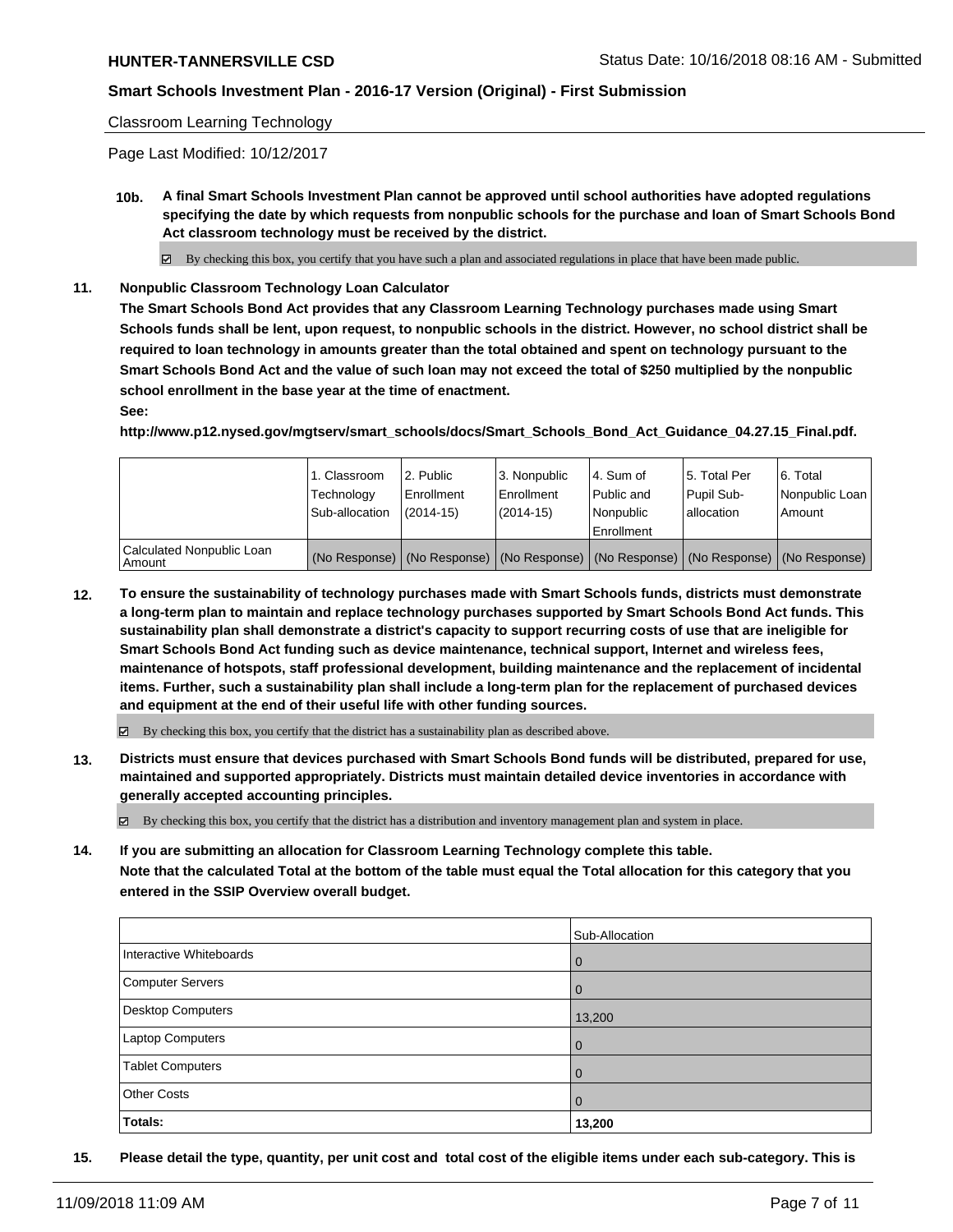### Classroom Learning Technology

Page Last Modified: 10/12/2017

**especially important for any expenditures listed under the "Other" category. All expenditures must be capital-bond eligible to be reimbursed through the SSBA. If you have any questions, please contact us directly through smartschools@nysed.gov.**

**Please specify in the "Item to be Purchased" field which specific expenditures and items are planned to meet the district's nonpublic loan requirement, if applicable.**

**NOTE: Wireless Access Points that will be loaned/purchased for nonpublic schools should ONLY be included in this category, not under School Connectivity, where public school districts would list them.**

**Add rows under each sub-category for additional items, as needed.**

| Select the allowable expenditure | I Item to be Purchased        | l Quantitv | Cost per Item | <b>Total Cost</b> |
|----------------------------------|-------------------------------|------------|---------------|-------------------|
| type.                            |                               |            |               |                   |
| Repeat to add another item under |                               |            |               |                   |
| each type.                       |                               |            |               |                   |
| <b>Desktop Computers</b>         | <b>Dell Desktop Computers</b> | 55         | 240           | 13.200            |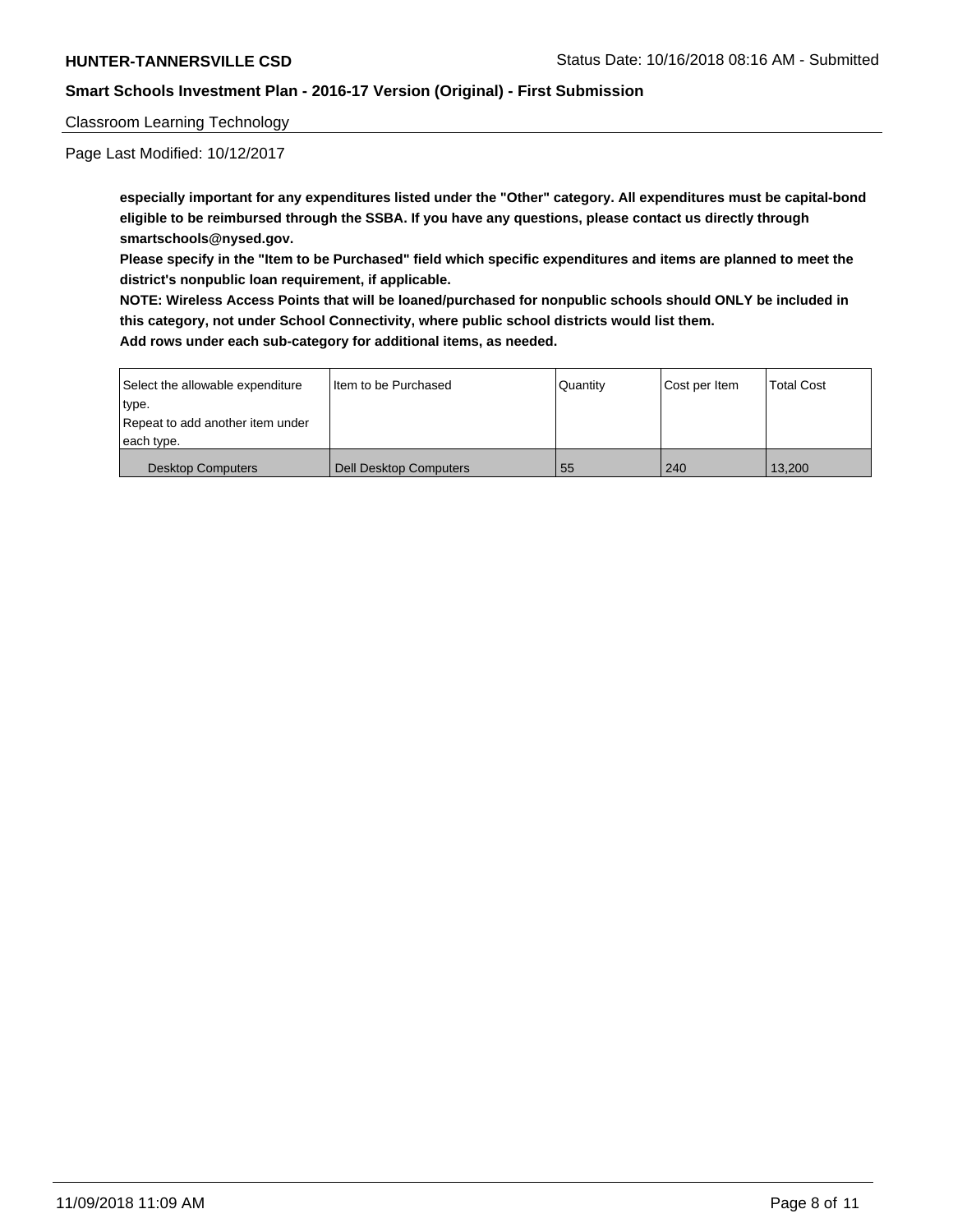### High-Tech Security Features

Page Last Modified: 10/11/2018

**1. Describe how you intend to use Smart Schools Bond Act funds to install high-tech security features in school buildings and on school campuses.**

We will be upgrading the CCTV surveillance systems in the district to ones that are more up to date.

Open Systems Integrators, Inc. to provide and install replacement door hardware at elementary school including ELR, SVR Exit Devices, LCNs, push pads and miscellaneous components.

**2. All plans and specifications for the erection, repair, enlargement or remodeling of school buildings in any public school district in the State must be reviewed and approved by the Commissioner. Districts that plan capital projects using their Smart Schools Bond Act funds will undergo a Preliminary Review Process by the Office of Facilities Planning.** 

**Please indicate on a separate row each project number given to you by the Office of Facilities Planning.**

| l Proiect Number      |  |
|-----------------------|--|
| 19-09-01-04-7-999-BA1 |  |

- **3. Was your project deemed eligible for streamlined Review?**
	- Yes
	- $\square$  No
	- **3a. Districts with streamlined projects must certify that they have reviewed all installations with their licensed architect or engineer of record, and provide that person's name and license number. The licensed professional must review the products and proposed method of installation prior to implementation and review the work during and after completion in order to affirm that the work was code-compliant, if requested.**

By checking this box, you certify that the district has reviewed all installations with a licensed architect or engineer of record.

**4. Include the name and license number of the architect or engineer of record.**

| Name         | License Number |
|--------------|----------------|
| John Sharkey | 22726          |

**5. If you have made an allocation for High-Tech Security Features, complete this table.**

**Note that the calculated Total at the bottom of the table must equal the Total allocation for this category that you entered in the SSIP Overview overall budget.**

| <b>Totals:</b>                                       | 84,016         |
|------------------------------------------------------|----------------|
| <b>Other Costs</b>                                   | 14,003         |
| Approved Door Hardening Project                      | 25,910         |
| <b>Entry Control System</b>                          | (No Response)  |
| <b>Electronic Security System</b>                    | 44,103         |
| Capital-Intensive Security Project (Standard Review) | (No Response)  |
|                                                      | Sub-Allocation |

**6. Please detail the type, quantity, per unit cost and total cost of the eligible items under each sub-category. This is especially important for any expenditures listed under the "Other" category. All expenditures must be capital-bond eligible to be reimbursed through the SSBA. If you have any questions, please contact us directly through smartschools@nysed.gov.**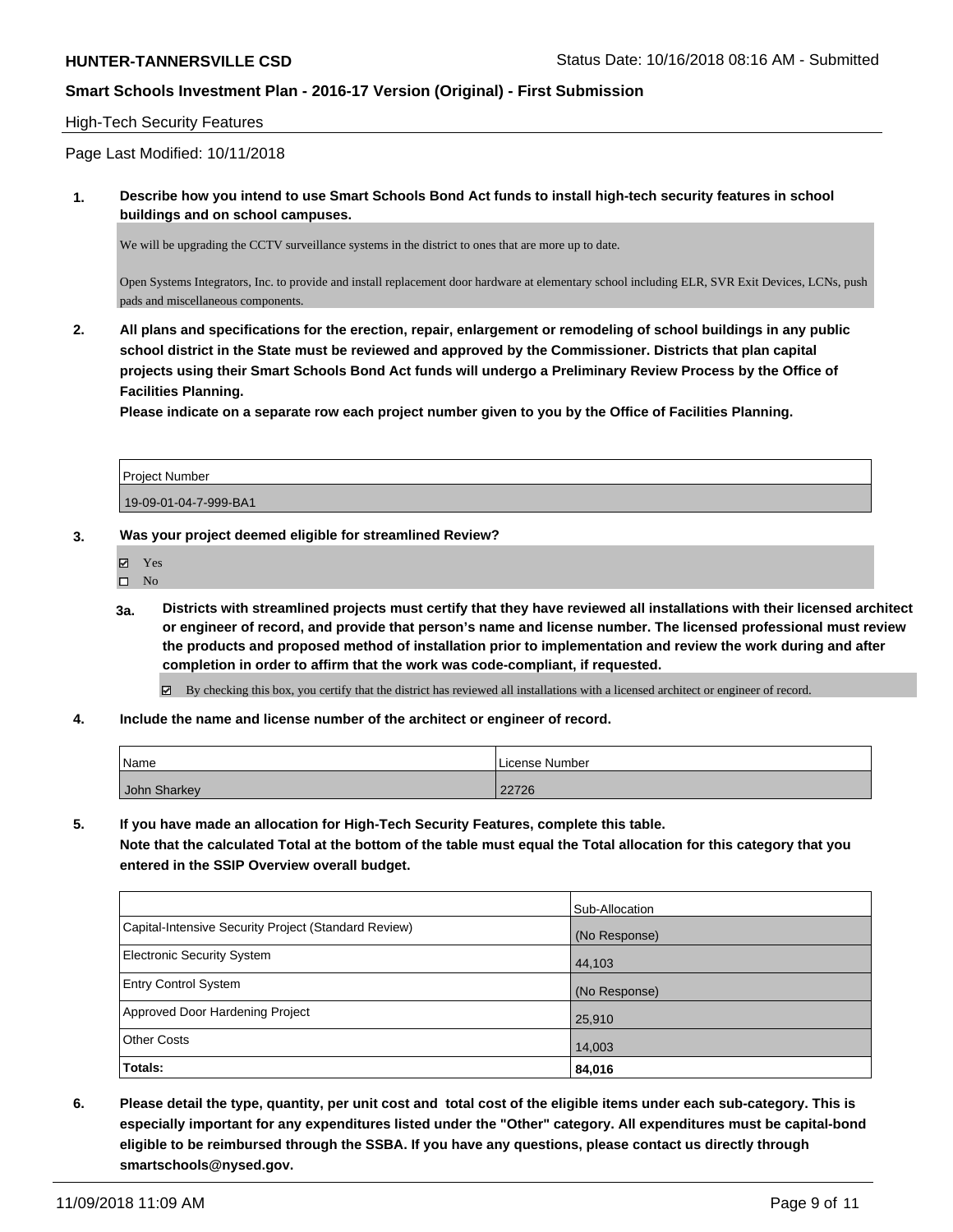## High-Tech Security Features

## Page Last Modified: 10/11/2018

## **Add rows under each sub-category for additional items, as needed.**

| Select the allowable expenditure<br>type.<br>Repeat to add another item under | Item to be purchased                                                                          | Quantity | Cost per Item | <b>Total Cost</b> |
|-------------------------------------------------------------------------------|-----------------------------------------------------------------------------------------------|----------|---------------|-------------------|
| each type.                                                                    |                                                                                               |          |               |                   |
| <b>Electronic Security System</b>                                             | CCTV:LTN8832K-P16-24TB                                                                        | 2.00     | 3.000         | 6,000             |
| <b>Electronic Security System</b>                                             | CCTV:GL-IP9142W                                                                               | 24.00    | 349           | 8,376             |
| <b>Electronic Security System</b>                                             | CCTV:GL-IP3042W-28                                                                            | 11.00    | 299           | 3,289             |
| <b>Electronic Security System</b>                                             | <b>LED TV 20-24</b>                                                                           | 1.00     | 200           | 200               |
| <b>Electronic Security System</b>                                             | CCTV:GL-pOe-SW1601E                                                                           | 2.00     | 249           | 498               |
| <b>Electronic Security System</b>                                             | CCTV:GL-NBE-5AC-19                                                                            | 4.00     | 135           | 540               |
| <b>Electronic Security System</b>                                             | Weatherproof enclosure and hardware<br>for wireless link                                      | 4.00     | 225           | 900               |
| <b>Electronic Security System</b>                                             | Wall Mount for dome camera                                                                    | 11.00    | 45            | 495               |
| <b>Electronic Security System</b>                                             | <b>Installation Services</b>                                                                  | 1.00     | 22,000        | 22,000            |
| Approved Door Hardening<br>Project                                            | 98 Series ELR SVR Exit Device with<br>996L/06 Lever Trim Fire Rated 3' LBR<br>in Satin Bronze | 1.00     | 2,590         | 2,590             |
| <b>Approved Door Hardening</b><br>Project                                     | <b>LCN Closer/Automatic Operator Dark</b><br><b>Bronze</b>                                    | 1.00     | 2,548         | 2,548             |
| <b>Approved Door Hardening</b><br>Project                                     | 98 Series SVR Exit Device with<br>996L/06 Lever Trim Fire Rated 3' LBR<br>in Satin Bronze     | 3.00     | 1,900         | 5,700             |
| <b>Approved Door Hardening</b><br>Project                                     | LCN 4040XP Surface Closer CUSH-N-<br>Stop Arm, Adjustable, Light Bronze                       | 1.00     | 390           | 390               |
| <b>Approved Door Hardening</b><br>Project                                     | Falcon RIM Push Pad Exit Device 36                                                            | 1.00     | 608           | 608               |
| <b>Approved Door Hardening</b><br>Project                                     | Falcon CVR Exit Device, 36in, US28<br>w/Night Latch Optional Pull                             | 2.00     | 450           | 900               |
| <b>Approved Door Hardening</b><br>Project                                     | <b>LCN 4040XP Surface Closer CUSH</b><br><b>SRT in Light Bronze</b>                           | 2.00     | 390           | 780               |
| <b>Approved Door Hardening</b><br>Project                                     | 12-E-7-2S2-RP-L/C-612 Cylinder RIM                                                            | 8.00     | 45            | 360               |
| <b>Approved Door Hardening</b><br>Project                                     | Rixson R993-691 Electro Magnetic<br>Holder                                                    | 2.00     | 613           | 1,226             |
| <b>Approved Door Hardening</b><br>Project                                     | Stanley CL4990 Door Closer                                                                    | 1.00     | 958           | 958               |
| <b>Approved Door Hardening</b><br>Project                                     | Donjo 71-612-612 Push Plate                                                                   | 4.00     | 20            | 80                |
| Approved Door Hardening<br>Project                                            | NGP Full 813-64in-MILL Threshold                                                              | 1.00     | 86            | 86                |